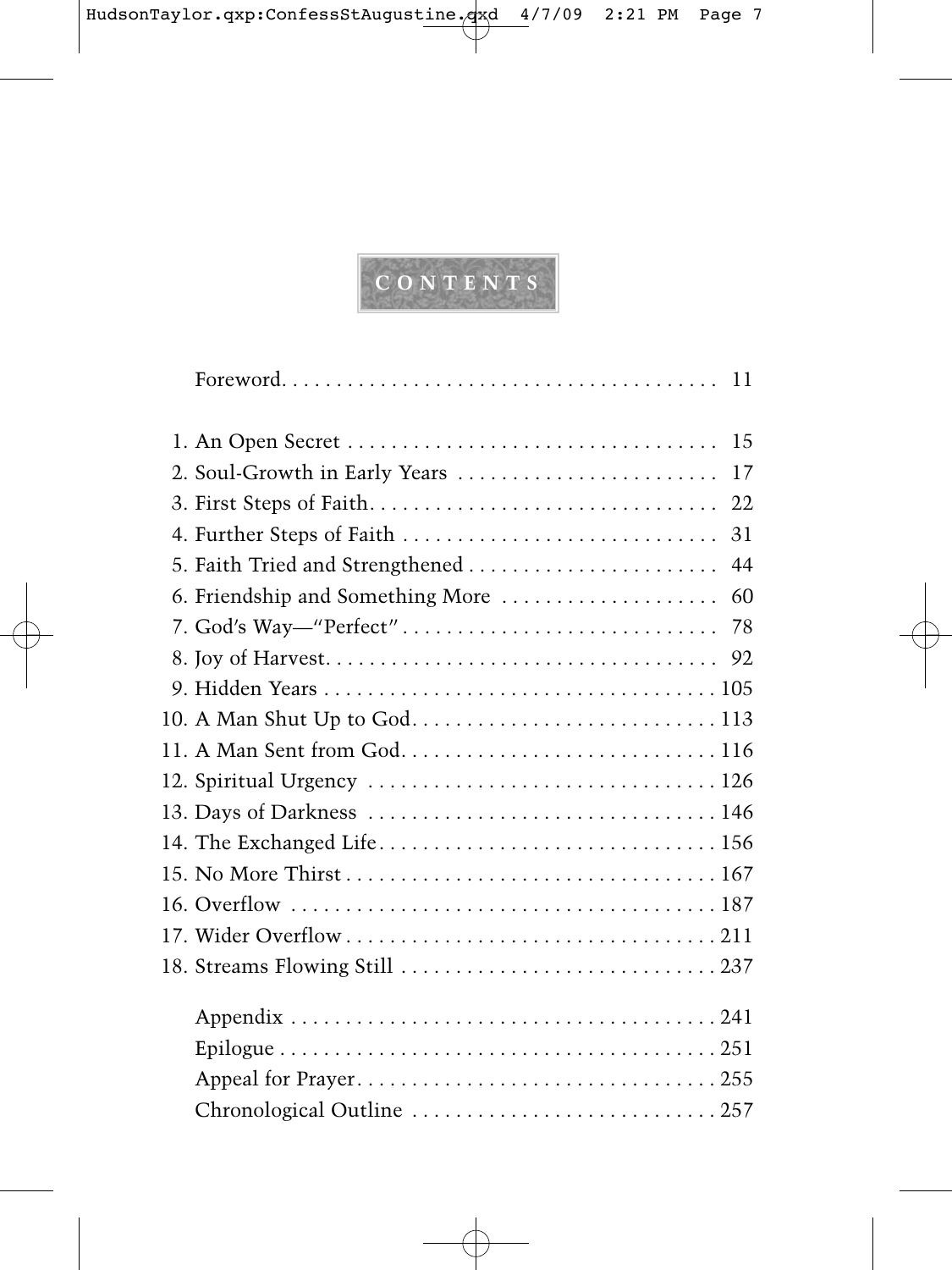

## An Open Secret

 $\infty$ 

BEAR NOT A SINGLE CARE THYSELF, ONE IS TOO MUCH FOR THEE; THE WORK IS MINE, AND MINE ALONE; THY WORK—TO REST IN ME. *—Selected*

**HUDSON TAYLOR** was no recluse. He was a man of affairs, the father of a family, and one who bore large responsibilities. Intensely practical, he lived a life of constant change among all sorts and conditions of men. He was no giant in strength, no Atlas to bear the world upon his shoulders. Small in stature and far from strong, he had always to face physical limitations. Next to godly parentage, the chief advantage of his early years was that he had to support himself from the time he was about sixteen. He became a hard worker and an efficient medical man; he was able to care for a baby, cook a dinner, keep accounts, and comfort the sick and sorrowing, no less than to originate great enterprises and afford spiritual leadership to thoughtful men and women the wide world over.

Above all, he put to the test the promises of God, and proved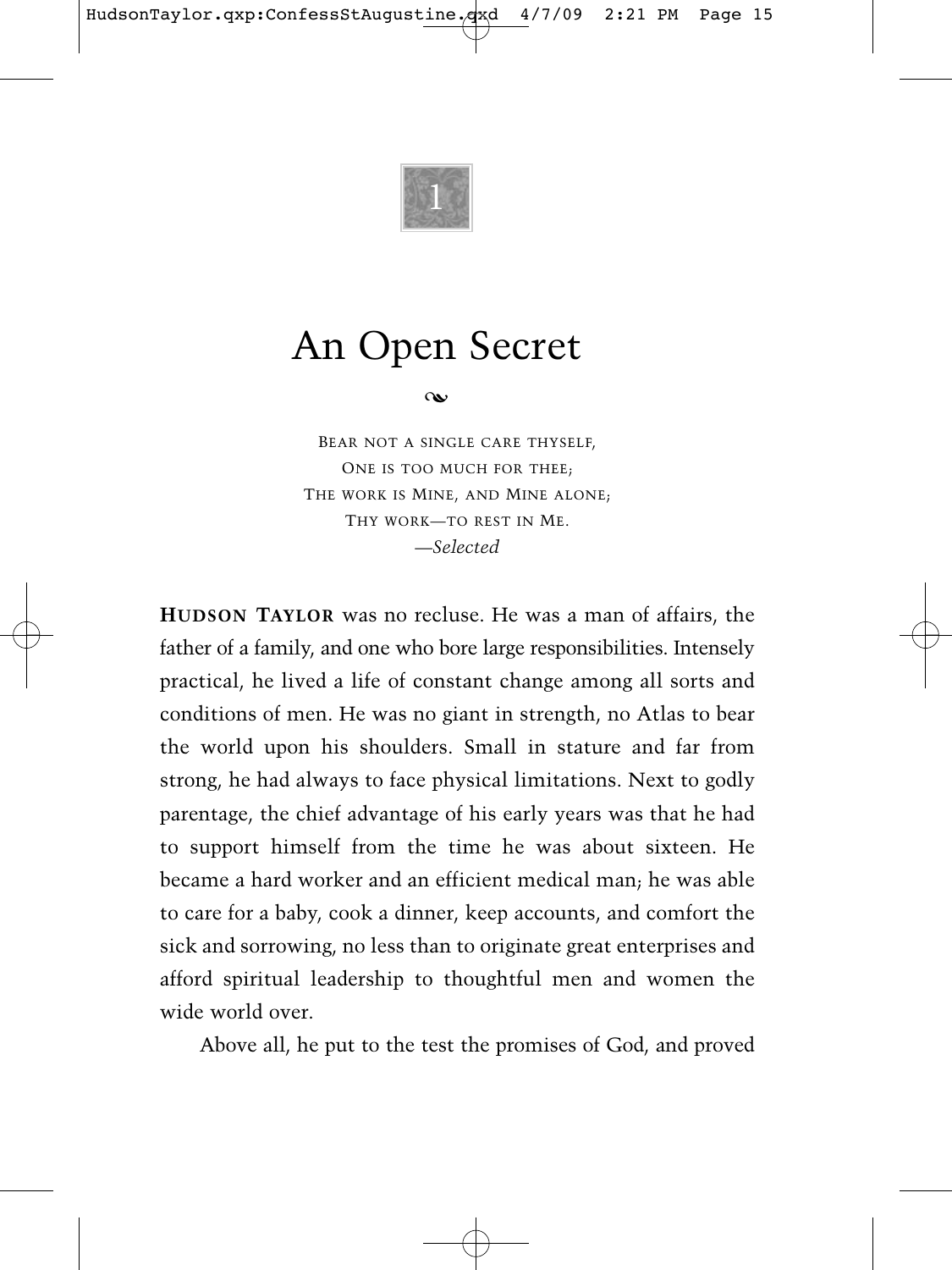it possible to live a consistent spiritual life on the highest plane. He overcame difficulties such as few men have ever had to encounter, and left a work which long after his death is still growing in extent and usefulness. Inland China opened to the Gospel largely as an outcome of this life, tens of thousands of souls won to Christ in previously un reached provinces, twelve hundred missionaries de pending upon God for the supply of all their needs without promise of salary, a mission which has never made an appeal for financial help, yet has never been in debt, that never asks man or woman to join its ranks, yet has sent to China recently two hundred new workers given in answer to prayer—such is the challenge that calls us to emulate Hudson Taylor's faith and devotion.

What was the secret, we may well ask, of such a life? Hudson Taylor had many secrets, for he was always going on with God, yet they were but one—the simple, profound secret of drawing for every need, temporal or spiritual, upon "the fathomless wealth of Christ." To find out how he did this, and to make our own his simple, practical attitude toward spiritual things, would solve our problems and ease our burdens, so that we too might become all that God would make us. We want, we need, we may have Hudson Taylor's secret and his success, for we have Hudson Taylor's Bible and his God.

Remember them that have the rule over you . . . and considering the issue of their life, imitate their faith. *Jesus Christ is the same* yesterday and today, yea and forever.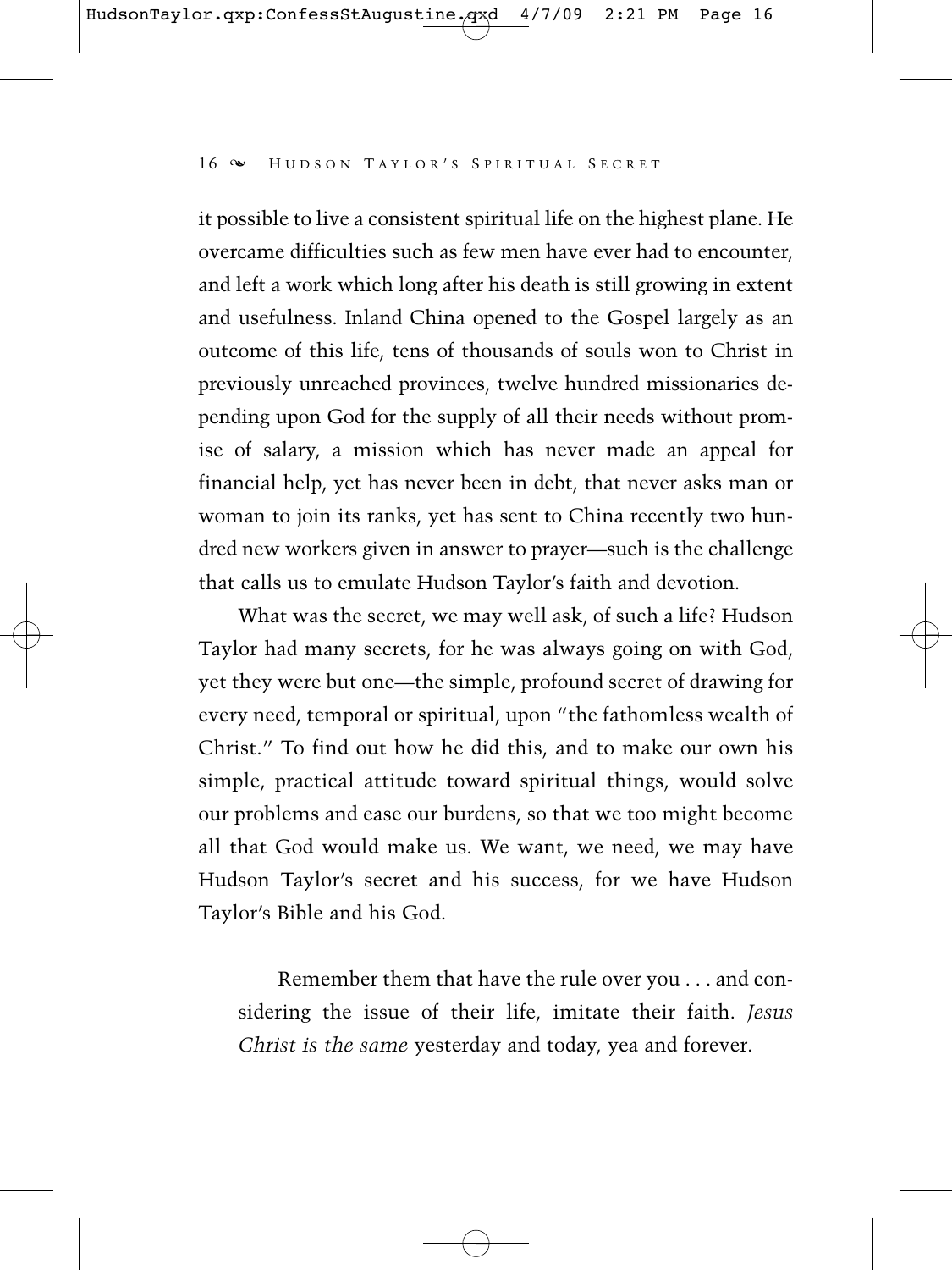

## Soul-Growth in Early Years

 $\alpha$ 

TURN YOUR EYES UPON JESUS, LOOK FULL IN HIS WONDERFUL FACE; AND THE THINGS OF EARTH WILL GROW STRANGELY DIM IN THE LIGHT OF HIS GLORY AND GRACE. *—H. Lemmel*

**THE BEGINNING** of it all was a quiet hour among his father's books, when young Hudson Taylor sought something to interest him. His mother was away from home and the boy was missing her. The house seemed empty, so he took the story he found to a favorite corner in the old warehouse, thinking he would read it as long as it did not get prosy.

Many miles away, the mother was specially burdened that Saturday afternoon about her only son. Leaving her friends she went alone to plead with God for his salvation. Hour after hour passed while that mother was still upon her knees, until her heart was flooded with a joyful assurance that her prayers were heard and answered.

The boy was reading, meanwhile, the booklet he had picked up, and as the story merged into something more serious he was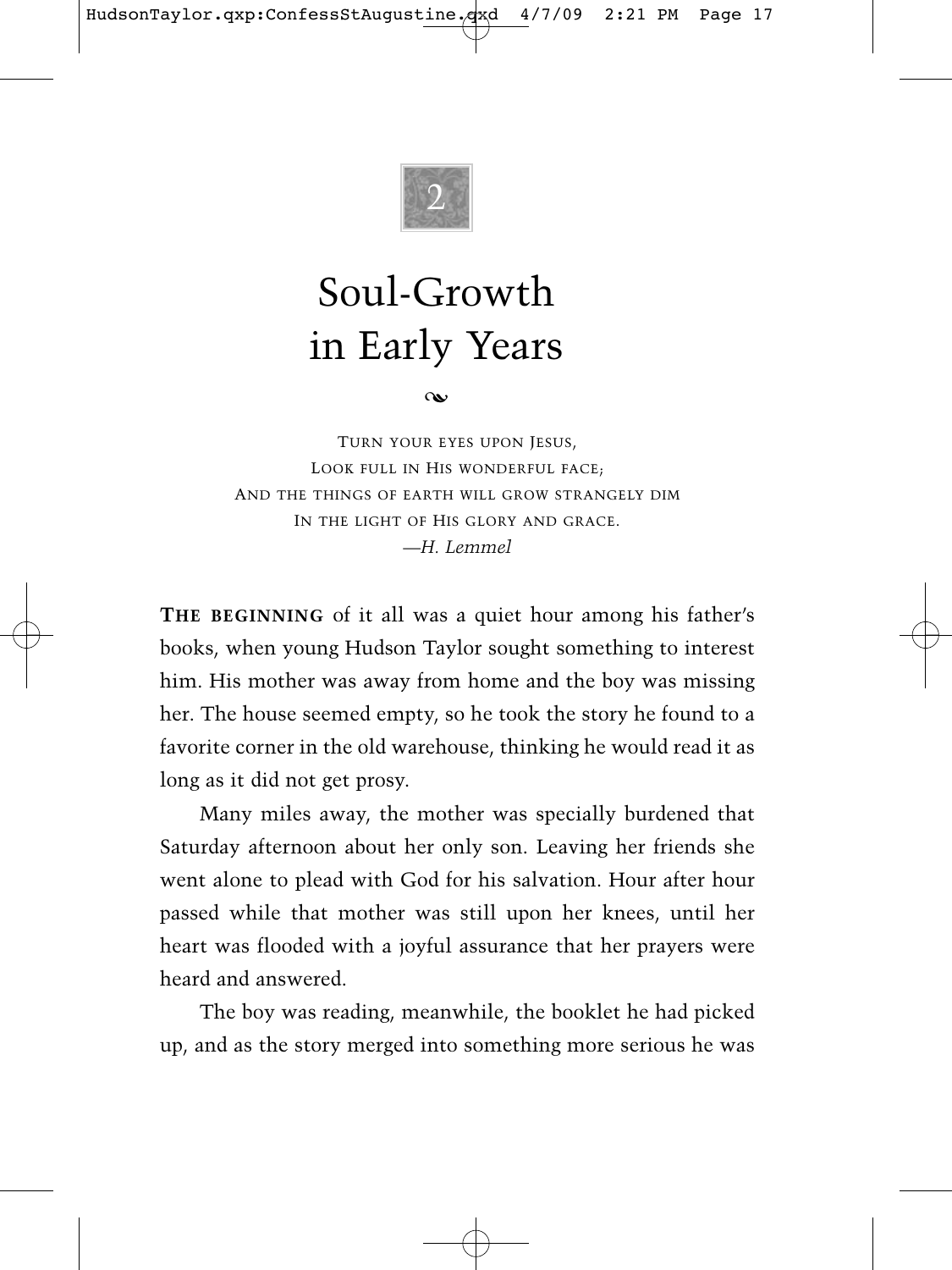arrested by the words: "The finished work of Christ." Who can explain the mystery of the Holy Spirit's working? Truth long familiar, though neglected, came back to mind and heart.

"Why does the writer use those words?" he questioned. "Why" does he not say, 'the atoning or propitiatory work of Christ'?"

Immediately, *It is finished* shone out as in letters of light. Finished? What was finished?

"A full and perfect atonement for sin," his heart replied. "The debt was paid by the great Substitute. 'Christ died for our sins,' and 'not for ours only, but also for the sins of the whole world<sup>'"</sup>

Then came the thought with startling clearness, "If the whole work is finished, the whole debt paid, what is there left for me to do?"

The one, the only answer took possession of his soul: "There was nothing in the world for me to do save to fall upon my knees and accepting this Saviour and His salvation to praise Him for evermore."

Old doubts and fears were gone. The reality of the wonderful experience we call conversion filled him with peace and joy. New life came with that simple acceptance of the Lord Jesus Christ, for to "as many as received him, to them gave he power to become the sons of God." And great was the change that new life brought.

Longing to share his newfound joy with his mother, he was the first to welcome her on her return.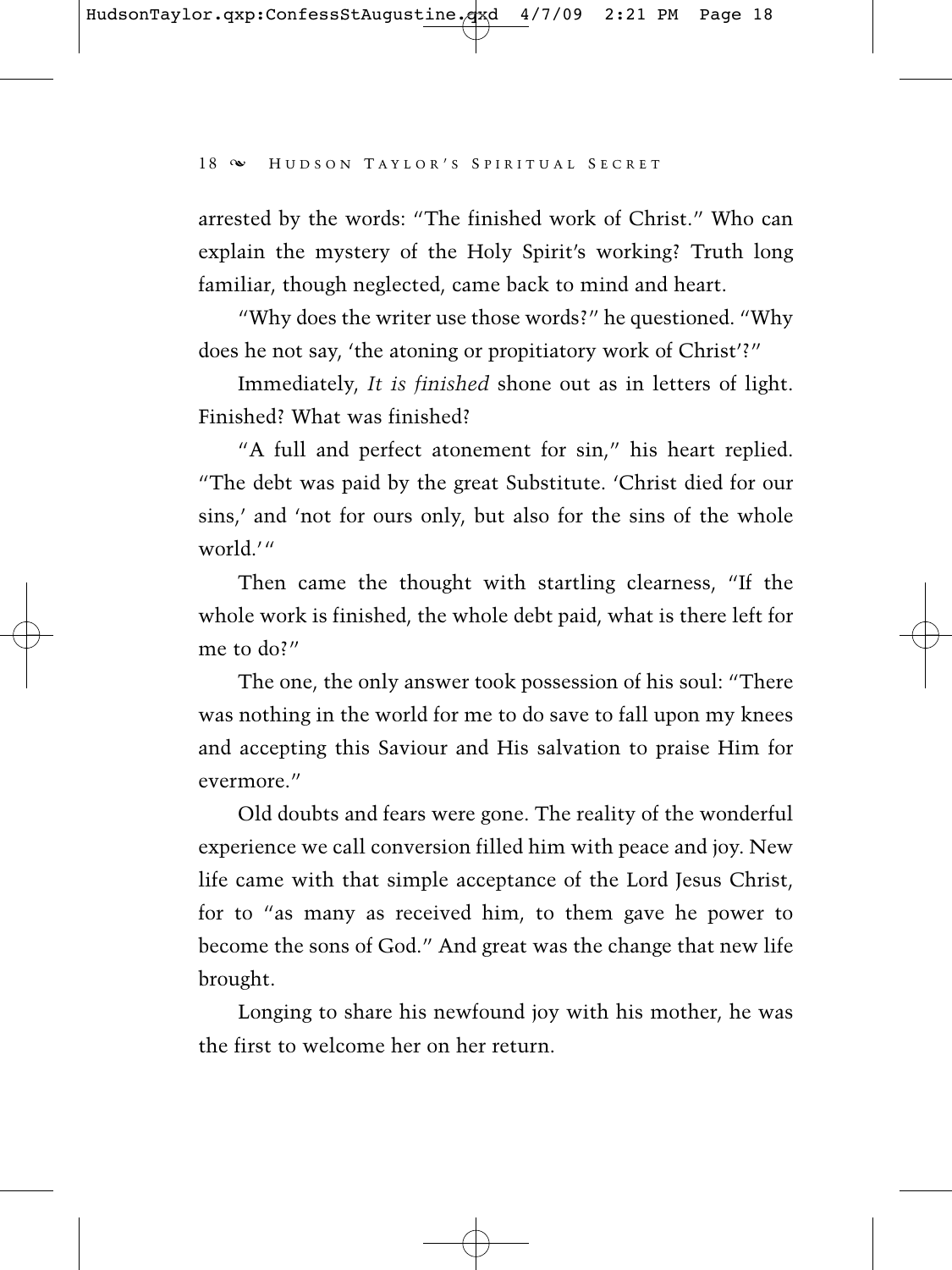"I know, my boy, I know," she said with her arms about him. "I have been rejoicing for a fortnight in the glad news you have to tell $"$ 

Another surprise awaited him not long after, when, picking up a notebook he thought was his own, he found an entry in his sister's writing to the effect that she would give herself daily to prayer until God should answer in the conversion of her only brother. The young girl had recorded this decision just a month previously.

Brought up in such a circle [Hudson Taylor wrote] and saved under such circumstances, it was perhaps natural that from the very commencement of my Christian life I was led to feel that the promises of the Bible are very real, and that prayer is in sober fact transacting business with God, whether on one's own behalf or on behalf of those for whom one seeks His blessing.

The brother and sister were now one in a new way, and young though they were, for he was only seventeen, they began to do all they could to win others to Christ. This was the secret of the rapid growth which followed in spiritual things. They entered from the very first into the Lord's own yearning of heart over the lost and perishing. Not "social service," but living for others with a supreme concern for their soul's salvation was the line on which they were led out. And this not with any sense of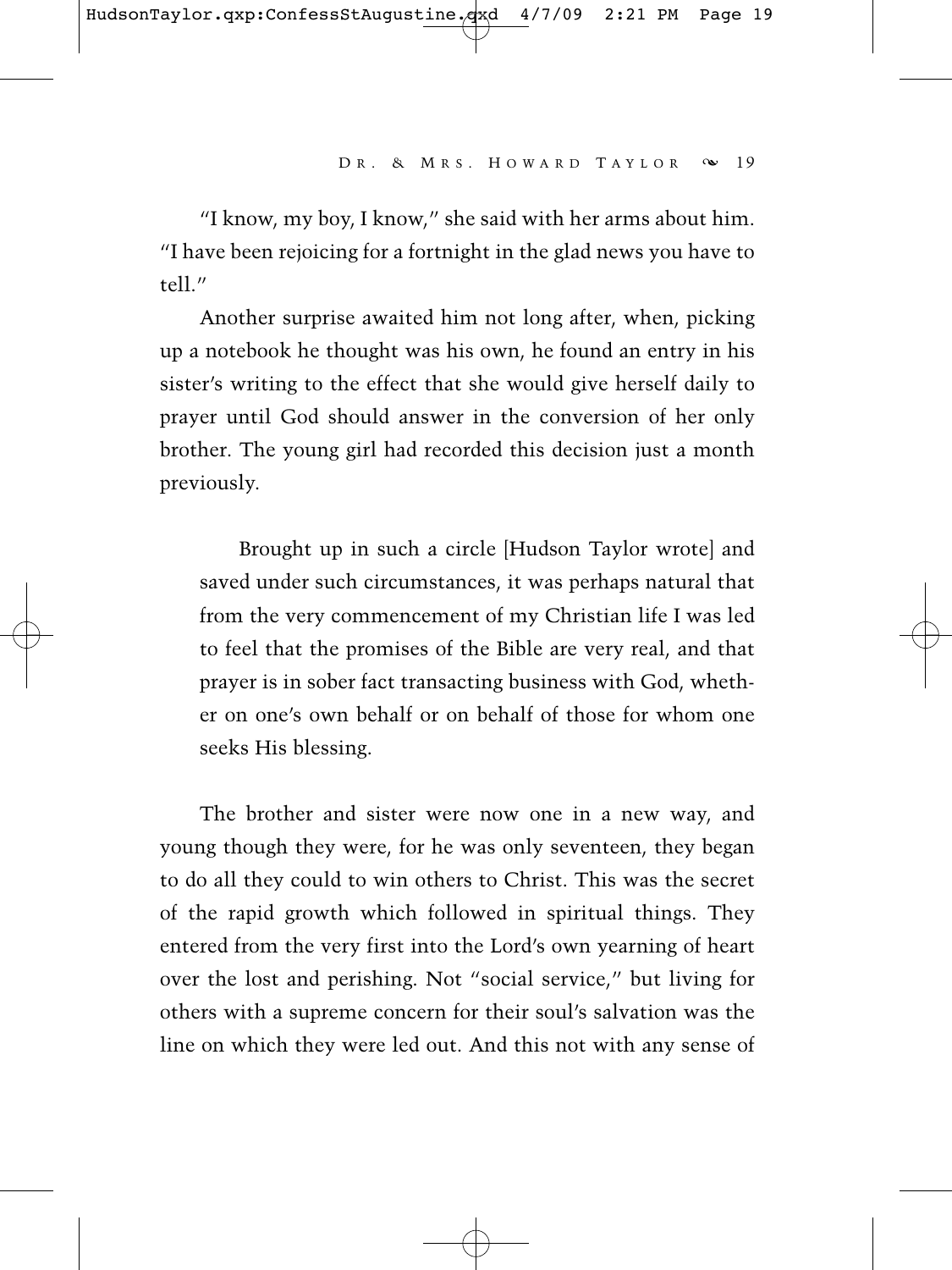superiority, but simply from a deep, personal love to the Lord Jesus Christ.

It was that love that as the days went on made it such a keen distress to fail in the old ways and lose the joy of His conscious presence. For there were ups and downs as with most young Christians, and neglect of prayer and feeding on God's Word always brings coldness of heart. But the outstanding thing about Hudson Taylor's early experience was that he could not be satisfied with anything less than the best, God's best—the real and constant enjoyment of His presence. To go without this was to live without sunlight, to work without power. That he knew the joy of the Lord in those early days is evident from recollections such as the following. A leisure afternoon had brought opportunity for prayer, and moved by deep longings he sought his room to be alone with God.

Well do I remember how in the gladness of my heart I poured out my soul before God. Again and again confessing my grateful love to Him who had done everything for me, who had saved me when I had given up all hope and even desire for salvation, I besought Him to give me some work to do for Him as an outlet for love and gratitude. . . .

Well do I remember as I put myself, my life, my friends, my all upon the altar, the deep solemnity that came over my soul with the assurance that my offering was accepted. The presence of God became unutterably real and blessed, and I